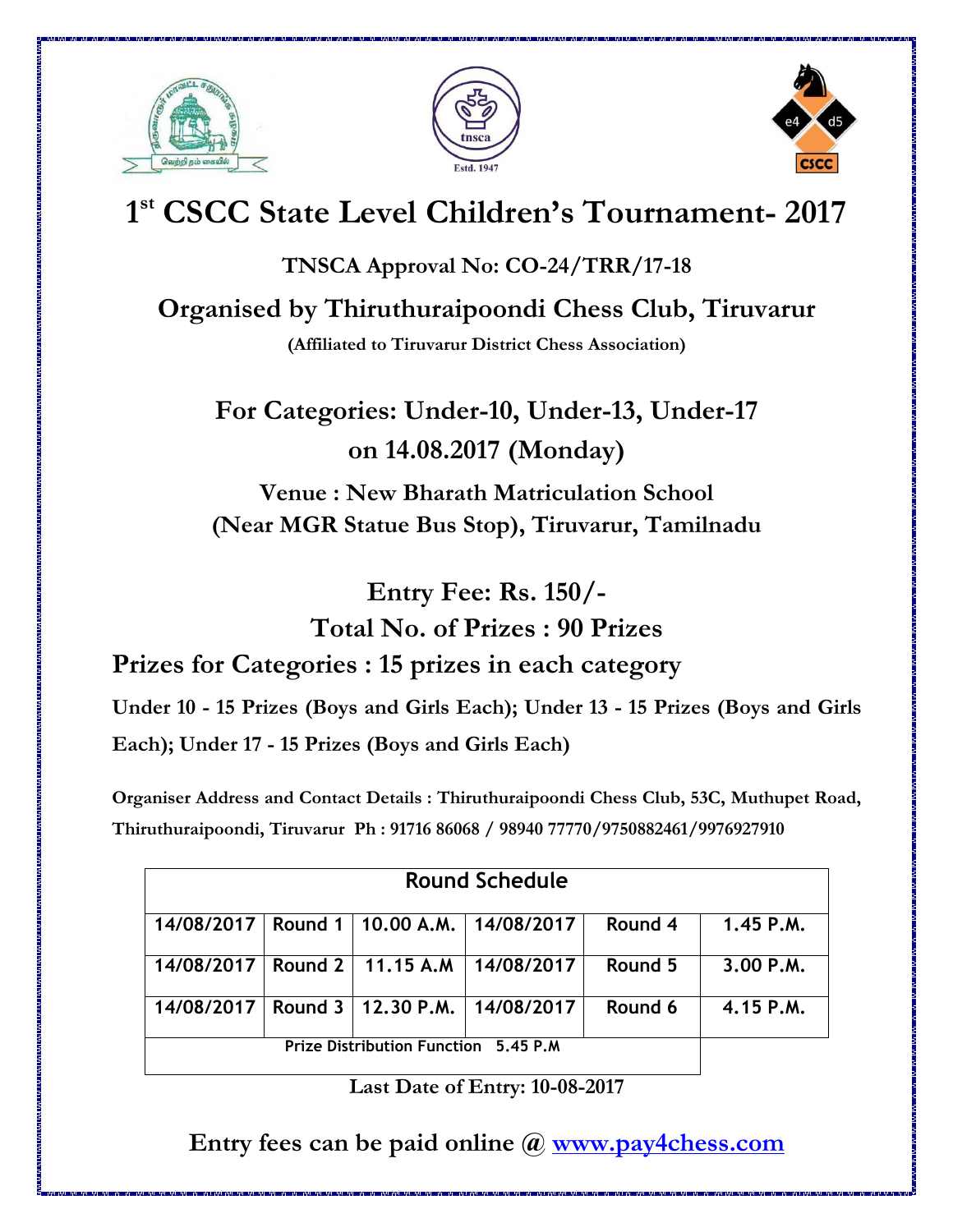#### **RULES AND REGULATIONS**

- 1. The Tournament is open to Tamil Nadu Players only.
- 2. The Latest FIDE Rules in force shall apply and the Swiss system will be followed.
- 3. Time Control: Each 30 Minutes.
- 4. The first round will commence at 10.00 AM on 14-08-2017. The number of rounds and the round-wise schedule will be announced at the tournament venue.
- 5. TNSCA Player registration is compulsory for all participants. TNSCA Player Registration fee is Rs. 150/- for the year 2017-2018. Player's registering with TNSCA should submit duly filled and signed TNSCA Player's Registration form along with a copy of their Date of Birth certificate and one passport size photograph. The date of birth certificates registered within one year of the birth of the Player alone will be recognized and allowed to participate. Those have already paid the TNSCA player registration should show the proof at the venue, failing which they have to pay the registration fee.
- 6. Tiruvarur DCA Player Registration fee is Rs. 50/- for the year 2017-2018 (for Tiruvarur players Only).
- 7. Players are requested to bring their own International Chess Sets (and Chess clock if, any).
- 8. Tiebreak: Buchholz tiebreak system will be applied. In case of tie, prizes will not be shared.
- 9. The Chief Arbiters' decisions' shall be final and binding on all players concerned.
- 10. Age proof Certificate must be produced for Children's category prizes.
- 11. Entries close at 06.00 P.M on 10-08-2017.
- 12. The TNSCA / Tiruvarur DCA / organizer reserve the rights to admit / reject any entry without assigning any reason thereof.

 The TNSCA / Tiruvarur DCA / organizer reserve the rights of admission to the venue and lodging place.

13. Participation certificates will be awarded to all participants.

14. Age Limit

| Under $-10$ | Born on or After | 01.01.2007 |
|-------------|------------------|------------|
| Under $-13$ | Born on or After | 01.01.2004 |
| Under $-17$ | Born on or After | 01.01.2000 |

### **Contact Details: Thiruthuraipoondi Chess Club, 53C, Muthupet Road, Thiruthuraipoondi, Tiruvarur**

Bank Account Details : "Thiruthuraipoondi Chess Club", Lakshmi Vilas Bank, Thiruthuraipoondi, Account No. : 0740301000028865, IFSC Code : LAVB0000740